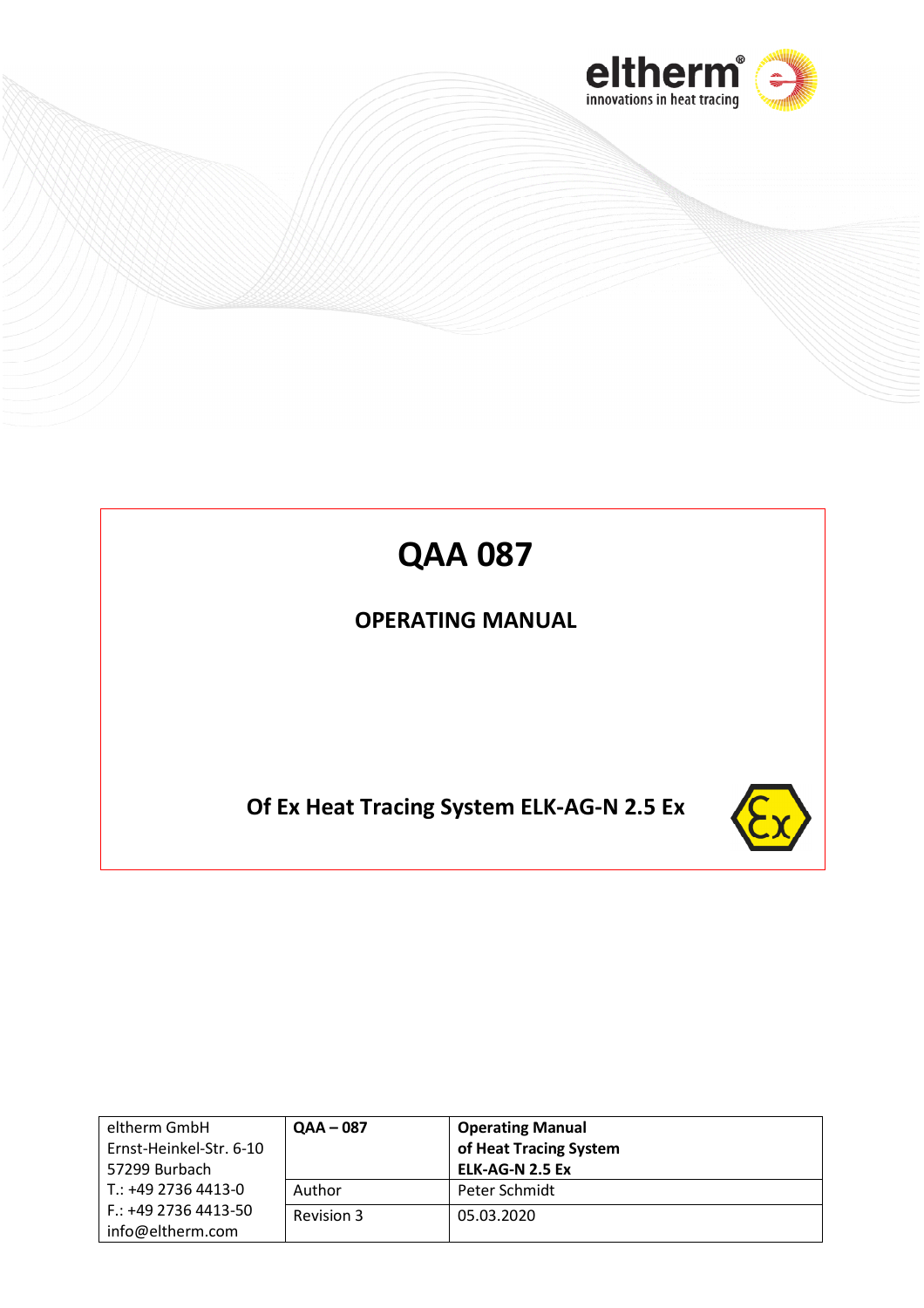# **Contents**

| 1.  |  |
|-----|--|
| 2.  |  |
| 2.1 |  |
| 2.2 |  |
| 2.3 |  |
| 3.  |  |
| 4.  |  |
| 5.  |  |
| 6.  |  |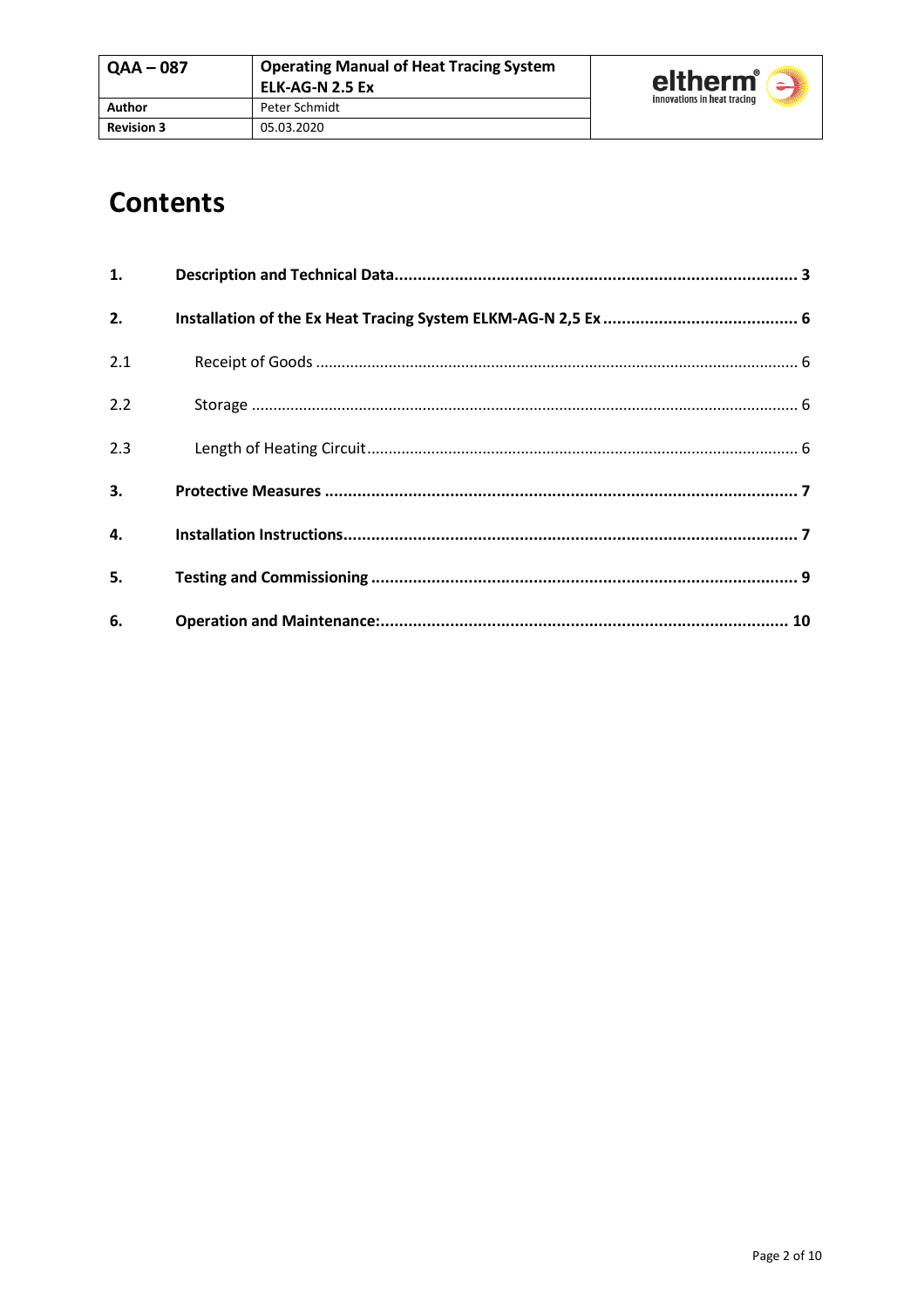

# **1. Description and Technical Data**

#### **Application**

The Ex Heat Tracing System ELK-AG-N 2.5 Ex is suitable for industrial use on pipes, vessels and related equipment in areas with combustible gas or dust. (Equipment Group IIC and IIIC, Category 2, equipment protection level Gb and Db, T-Class T6, T5, T4 and T3 according to EN 60079-0:2018, EN 60079-7:2015/A1:2018, EN 60079-30-1:2017 and EN 60079-31:2014). Operation in Zone 1 / Zone 21 needs to be done either in stabilized or in controlled design according to EN 60079-30-2.

#### **System Components**

The Ex Heat Tracing System ELKM-AG-N 2,5 Ex comprises the following components:

- Trace heater ELKM-AG-N
- Cable Joint Ex-Con 22/4 or 22/4Si or 25/7

The electrical connection needs to be made to a suitable junction box approved for Hazardous Areas (including glands suitable for cable of 4-6 mm OD) or outside the Hazardous Area.

#### **Marking of Ex Heat Tracing System ELK-AG-N 2.5 Ex**

eltherm GmbH 57299 Burbach ELK-AG-N 2.5 Ex <nominal voltage>VAC <nominal current>A <Length>m (manufacturing date see cable print)

 $\langle \xi_{\mathsf{X}} \rangle$  II 2G Ex 60079-30-1 eb IIC T< relevant T-Class > Gb  $\langle \xi_{\chi} \rangle$  II 2D Ex 60079-30-1 tb IIIC IP65 T< relevant max. surface temperature>°C Db IBExU13ATEX1124X  $\mathsf{\mathsf{CE}}$  0637 -60°C/-32°C <= Tp <= < max. maintenance temperature >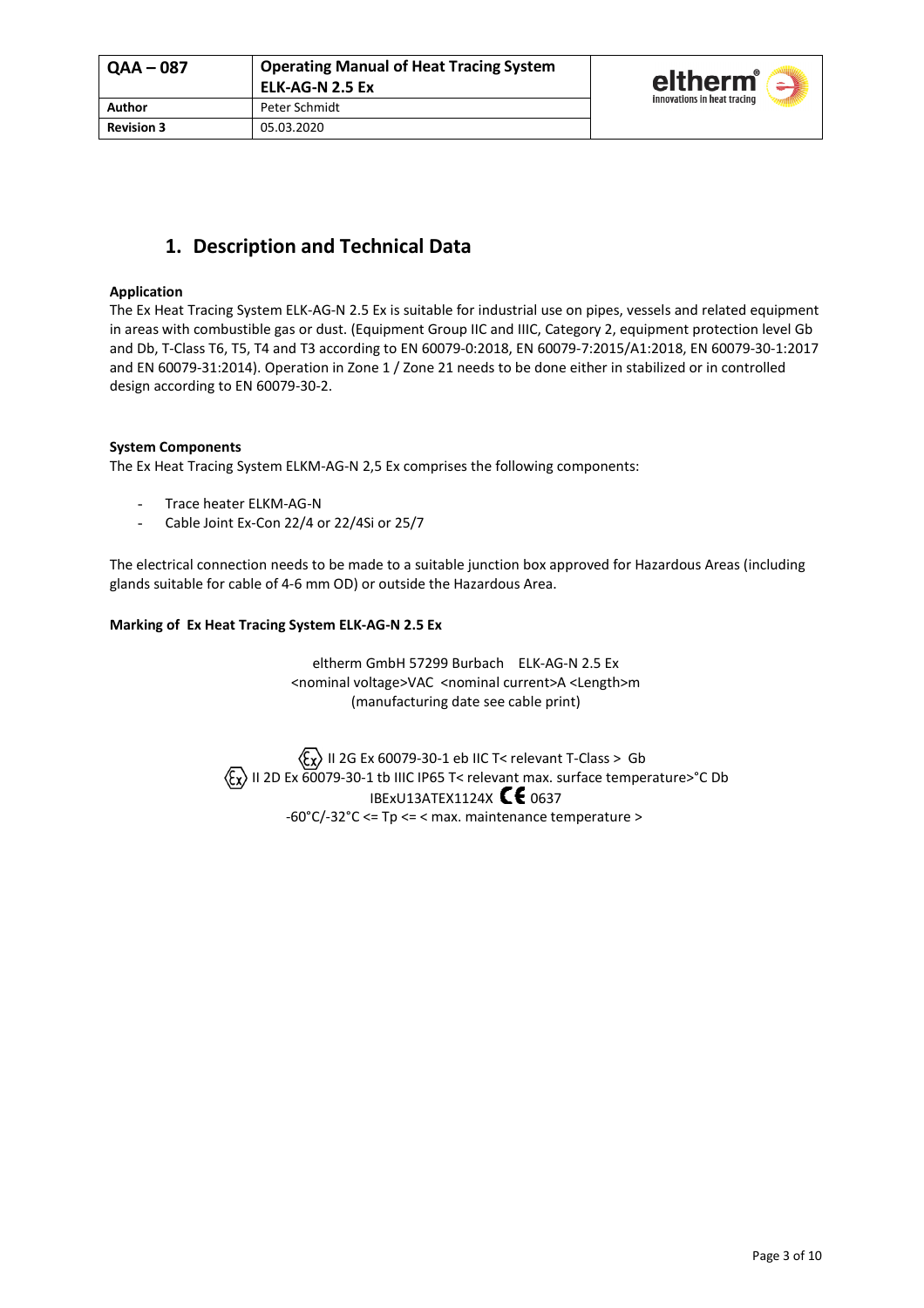| <b>QAA-087</b>    | <b>Operating Manual of Heat Tracing System</b><br>ELK-AG-N 2.5 Ex | eltherm <sup>®</sup><br>$\sim$ |
|-------------------|-------------------------------------------------------------------|--------------------------------|
| Author            | Peter Schmidt                                                     | innovations in heat tracing    |
| <b>Revision 3</b> | 05.03.2020                                                        |                                |

#### **Possible Combinations:**

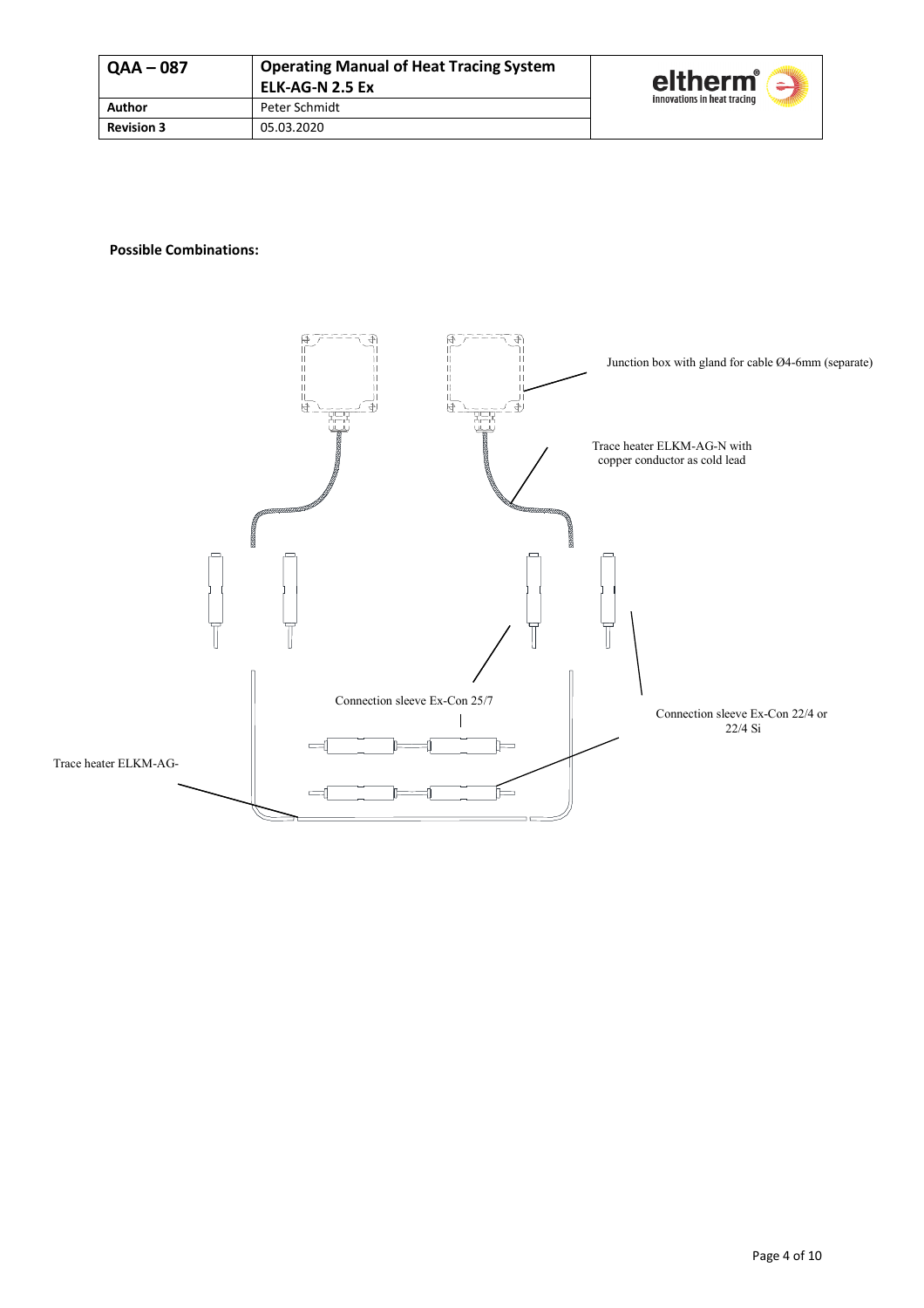

#### **Marking of Components**

Components of the system are marked in the following way:

#### **Trace heater ELKM-AG**

eltherm ELKM-AG-N < specific resistance > Ohm/m 550 V  $\langle x \rangle$ II 2G Ex 60079-30-1 IIC Gb  $\langle x \rangle$ II 2D Ex 60079-30-1 IIIC Db EPS12ATEX1466U 4J -60°C <= Ta <= 260°C

#### **Connection sleeves Ex-Con 22/4, 22/4 Si and 25/7**

eltherm GmbH 57299 Burbach Ex-Con <22/4, 22/4 Si or 25/7> 550V / 20A  $\langle \overline{\xi_x} \rangle$  II 2G Ex eb IIC T6...T3 Gb  $\langle \overline{\xi_x} \rangle$  II 2D Ex tb IIIC TX Db IBExU04ATEX1005X <Lot-No: ...>  $G$  0637 IECEx IBE 13.0012 X Warnung: Nicht unter Spannung öffnen! Warning: Do not open while energized

#### **Applicable temperature range:**

The system is suitable for ambient temperatures of –32°C to +50°C. for connection sleeves Ex-Con 22/4 and 25/7 and -60°C to +50°C for connection sleeve 22/4 Si. The maximum maintenance temperature is 170°C (energised) and 200°C (deenergised). The cable joint is to be mounted directly on the heated surface and will hence be the hottest part of the system. Maximum permissible currents for this setup are given in the table below:

| T-Class        | Max. maintenance temperature at currents of |                 |                 |
|----------------|---------------------------------------------|-----------------|-----------------|
|                | 10A                                         | 15 A            | 20A             |
| T6             | $60^{\circ}$ C                              | $45^{\circ}$ C  | $25^{\circ}$ C  |
| T5             | $75^{\circ}$ C                              | $60^{\circ}$ C  | $40^{\circ}$ C  |
| T <sub>4</sub> | $110^{\circ}$ C                             | $95^{\circ}$ C  | $75^{\circ}$ C  |
| T3             | $170^{\circ}$ C                             | $155^{\circ}$ C | $135^{\circ}$ C |
| Dust           | <b>TX-10K</b>                               | <b>TX-15K</b>   | <b>TX-20K</b>   |

TX: Maximal permissible surface temperature for dust explosible areas

#### **Mechanical properties**

All system components are suitable for use with a low risk of mechanical damage (4J) and therefore need to be installed in a protected way (i.e. underneath a thermal insulation). This also provides the required protection from light. IP rating of the system is IP65.

#### **Heating circuit design**

The following conditions are to be considered for electrical design of heating circuits:

- max. voltage 550V
- operating current depending on maintenance temperature and T-Class (see section "Applicable temperature range"
- max. current 20A
- max. specific current 30A/mm<sup>2</sup> (heater cross section)
- max. specific heater output 25W/m

For thermal design of the heating circuit the requirements of EN 60079-30-2 are to be observed. Determination of T-Class for every single heating circuit to be performed by eltherm (this includes the confirmation of T-Classes that have been determined by third parties).

Limiting temperatures of all system-relevant components to be considered.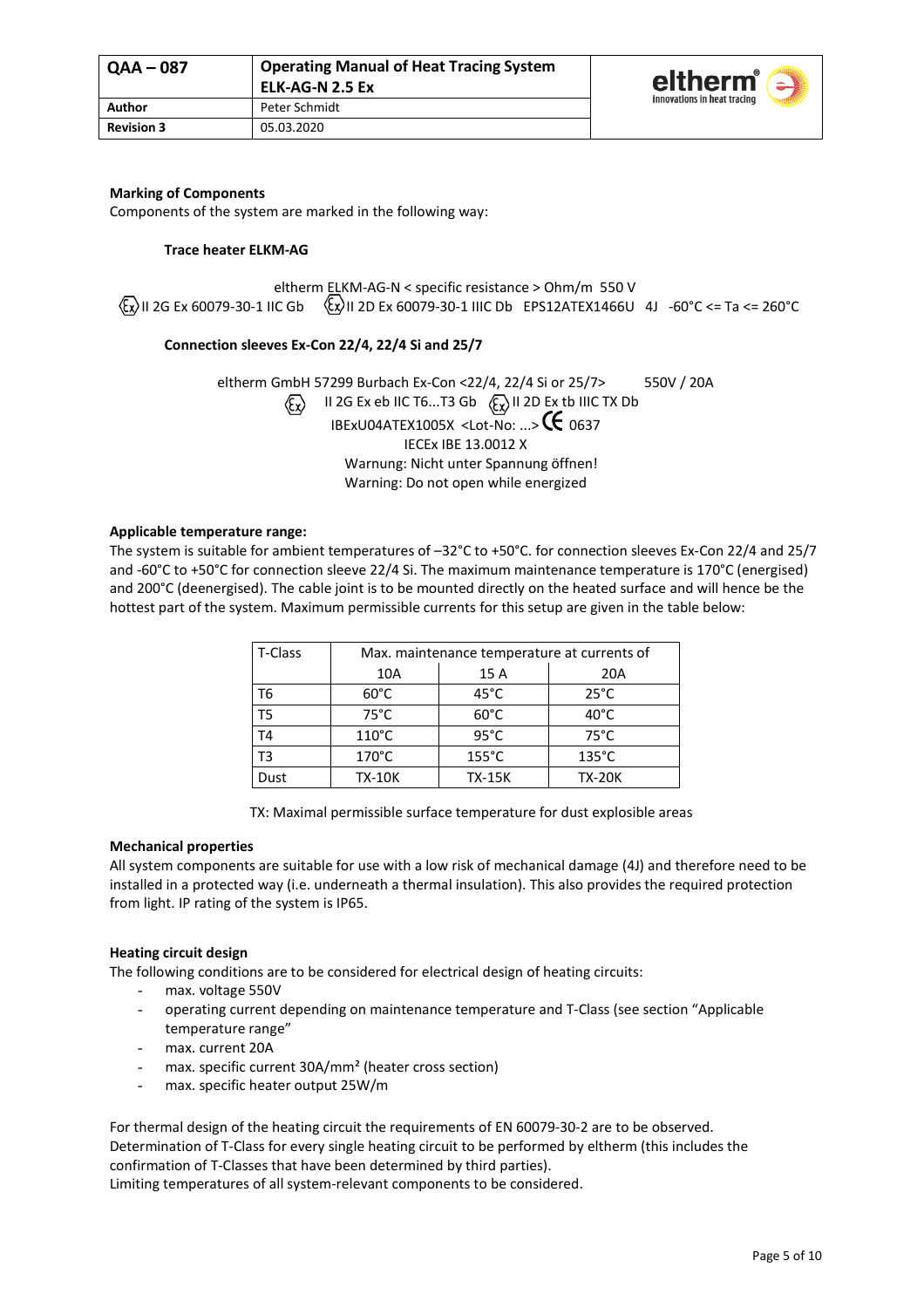| <b>Operating Manual of Heat Tracing System</b><br>  QAA – 087<br>ELK-AG-N 2.5 Ex |               | eltherm®<br>$\overline{\phantom{a}}$ |
|----------------------------------------------------------------------------------|---------------|--------------------------------------|
| Author                                                                           | Peter Schmidt | innovations in heat tracing          |
| <b>Revision 3</b>                                                                | 05.03.2020    |                                      |

With the set of conditions given above, the cable joint can be considered the hottest point of the system when installed directly on the heated surface

Operation in Zone 1 or Zone 21 requires controlled design (with temperature controllers and limiters) or stabilized design as per EN 60079-30-2.

#### **Specific information for trace heating installations according to EN 60079-30-1 Section 6.3:**

- each heating circuit to be equipped with a RCD
- each heating circuit to be separated from power supply prior to installation or maintenance work
- keep trace heater ends and termination kits dry from receipt until completion of installation
- connect the protective braid or screen of the trace heater to ground
- make the presence of trace heaters visible by placement of recognizable signs in suitable intervals
- retain the heat tracing documentation throughout the entire service life of the heated installation

#### **Further documents**

In addition to this manual, the following documents are to be observed:

- Data sheet heating cable ELKM-AG-N

- QAA 059 (cable joint Ex-Con 22/4, 22/4 Si and 25/7)

# **2. Installation of the Ex Heat Tracing System ELKM-AG-N 2,5 Ex**

#### **2.1 Receipt of Goods**

After receipt of the goods check the heater and the accessories and compare with the data on the delivery note to ensure that the correct material was supplied.

Ensure that only components listed in this manual are used.

It is recommended to check the insulation resistance (see "6. Test and Commissioning").

#### **2.2 Storage**

The goods have to be stored in a dry place at an ambient temperature of  $-20$  ... +60°C. If a dry storage is not possible, the trace heater ends have to be sealed with an end termination set. This is also necessary if a heating circuit installation cannot be finished at the end of a shift.

#### **2.3 Length of Heating Circuit**

The length of factory terminated heaters has been determined by eltherm. It may only be changed when approved by the eltherm project department.

The design of "off the reel" heater is to be done based on the relevant datasheet. The given maximum voltages, operating temperatures and specific heater outputs (in W/m) must not be exceeded (see chapter "Description and Technical Data" section "Heating circuit design").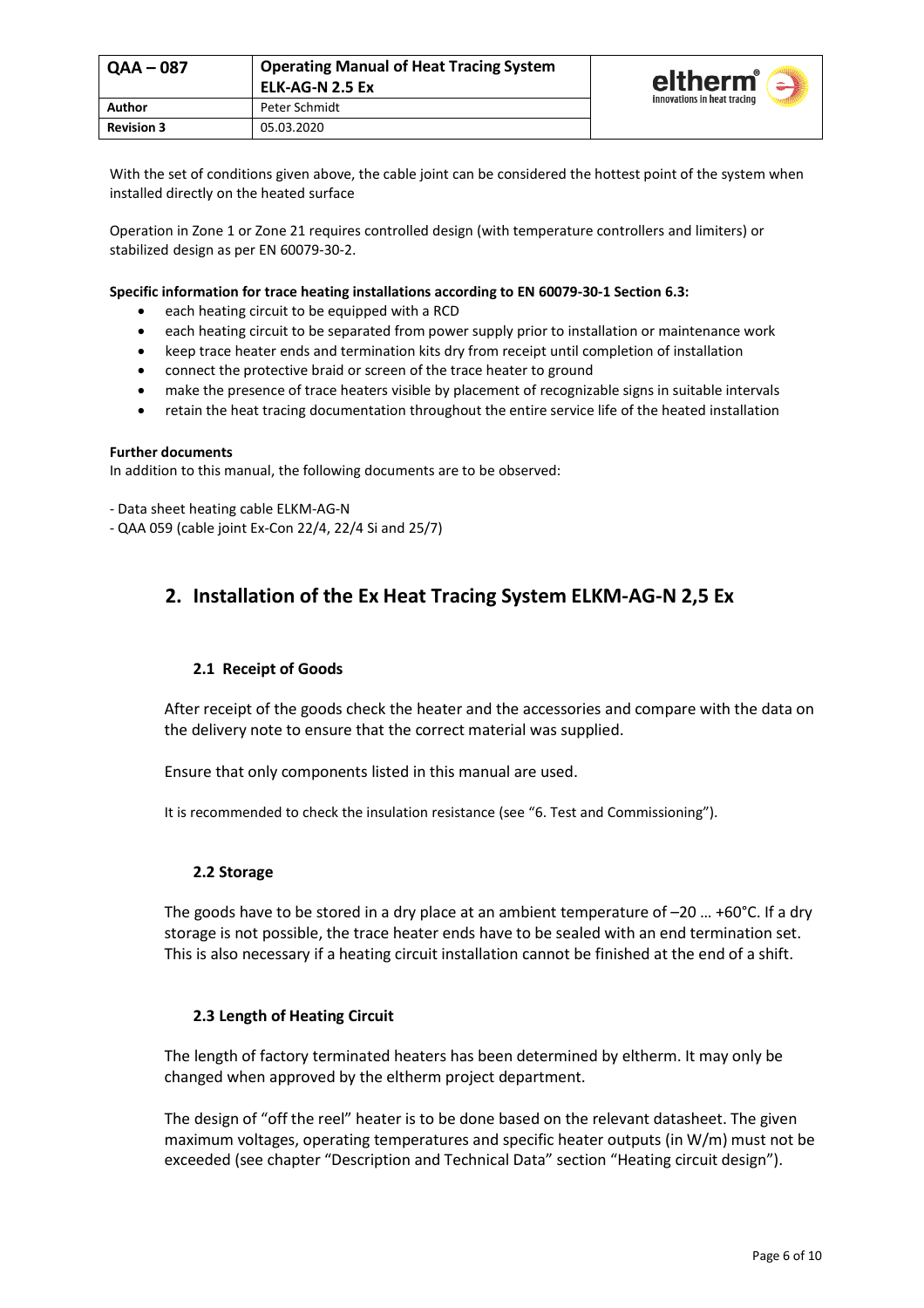

## **3. Protective Measures**

- always install trace heaters ELKM-AG-N in a way protected from mechanical stress (4J).
- in addition to the requirements of EN 60079-30-2, all applicable local codes and regulations are to be observed during design and installation.
- in Zone 1 and Zone 21 the heating may only be operated in controlled or stabilized design as per EN 60079-30-2.
- temperature sensors are to be placed in a way suitable for the prevention of overheating of workpiece and trace heater.
- the use of a ground fault protection device 30mA (or 30mA above leakage current of heating element) for each heating circuit is mandatory.
- when using the trace heaters on metal surfaces, they also have to be protected against indirect contact acc. to DIN VDE 100, part 410 (or equivalent standards) before operation of the system.
- the metallic braid or screen of the trace heater has to be connected to the potential earth.
- de-energise all circuits prior to installation or maintenance of heating components.

### **4. Installation Instructions**

- work is only to be done by the manufacturer of the system or personnel that has been trained for installation of trace heaters in hazardous areas.
- installation requires an electrically skilled person (according IEC 60050 IEV 195-4-1) and must be supervised by a person who is well trained regarding requirements of EN 60079-14 for trace heating systems. Experience and education of this person regarding installations in hazardous areas is mandatory.
- remove any sharp objects from the surface to be heated.
- clean and degrease the surface.
- mark laying distance on surface.
- for single conductor trace heaters that are fed from both ends: Arrange cable entry and exit next to each other for the ease of power supply.
- the installation of a heating circuit has to be carried out using original eltherm accessories acc. to the eltherm installation instructions. Fix trace heaters to the surface with self adhesive aluminium tape (approx. one patch every 300 mm).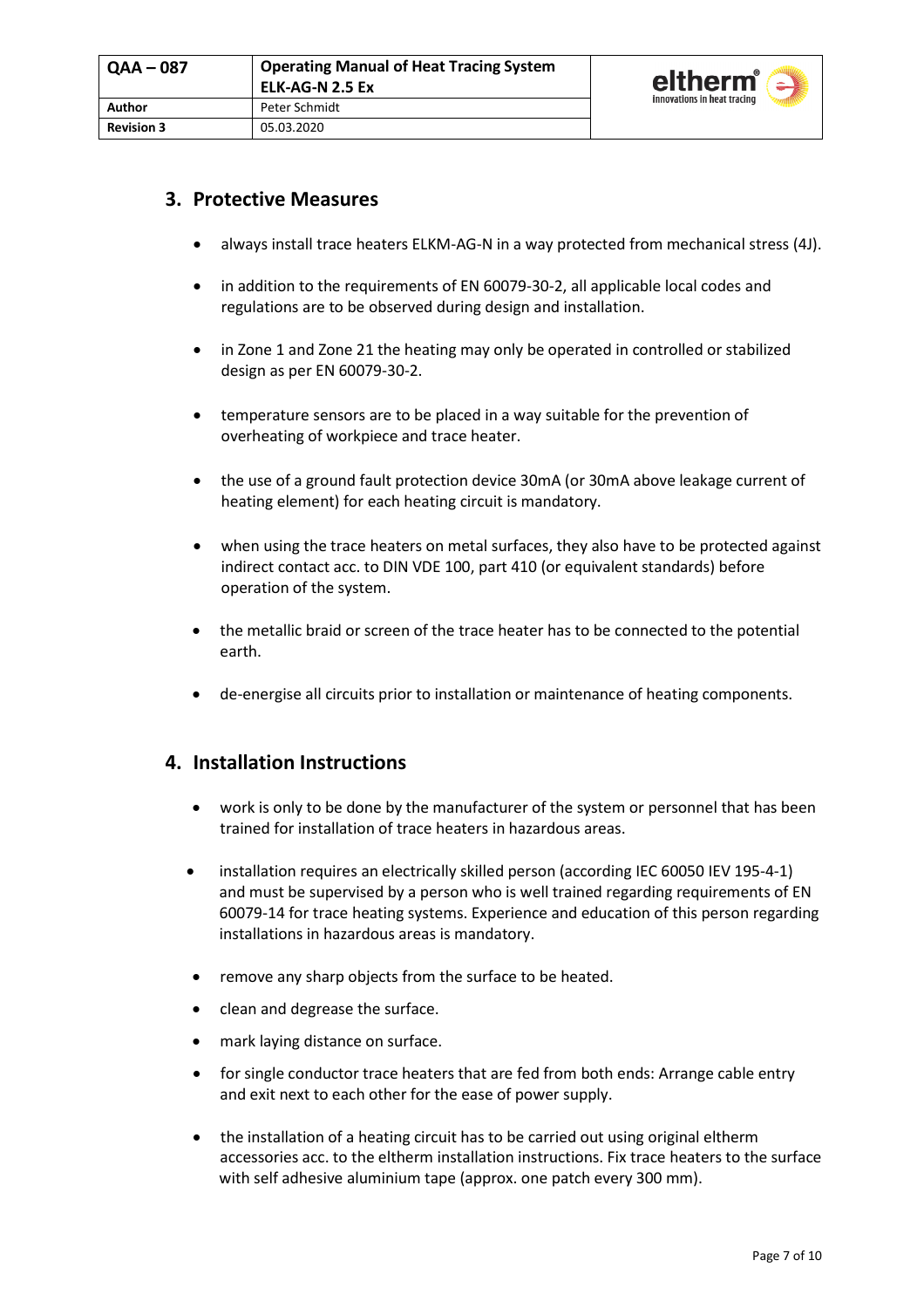| $QAA - 087$       | <b>Operating Manual of Heat Tracing System</b><br>ELK-AG-N 2.5 Ex | eltherm <sup>®</sup><br>$\mathbb{Z}$ |  |
|-------------------|-------------------------------------------------------------------|--------------------------------------|--|
| Author            | Peter Schmidt                                                     | innovations in heat tracing          |  |
| <b>Revision 3</b> | 05.03.2020                                                        |                                      |  |

**Caution:** Take care that the trace heaters are not twisted and that the installed sections do not touch nor cross, as it might otherwise lead to local overheating and destruction of the trace heaters. Furthermore, this will void the Ex approval. The minimum bending radius is 10 mm for trace heaters with a maximum OD of 5 mm and 15 mm for all others.

- The trace heater and its supply lead is to be secured to the heated surface directly before and after the connection sleeve (e.g. by adhesive tape or temperature resistant wire straps) to avoid pulling stress or torsion on the electrical connection.
- the length of trace heater that is the active (heating) part needs to be terminated with cold leads for power connection. This termination is to be done by use of approved eltherm accessories only. The required creeping distances and clearances need to be observed (see related termination instructions). The free ends of the cold leads are to be connected either outside the Hazardous Area or to a connection box which is approved according to a standardized type of protection.
- the maximum temperatures of the system must not exceed the temperature limits established by the plant owner  $(T6 - T1)$  or maximum surface temperature for dust). This can be achieved (regarding EN 60079-30-2) by utilisation of temperature controllers and limiters or by stabilized design.
- the trace heater is to be fully covered (the entire length) with (adhesive) aluminium foil in order to prevent insulation material slipping between the heater and surface to be heated.
- if the insulation is covered with a metal cladding, an insulation entry kit has to be used to avoid mechanical damage of the trace heater.
- upon completion of the installation, the heating circuit needs to be marked by fitting an appropriate label to the associated junction box or to the trace heater close to the junction box. The label shall be weatherproof and bear relevant information of the installed system including the Ex marking.
- electrically heated parts have to be identified in reasonable distances with warning labels **"Electrical Heating"** on the thermal insulation (approx. 5 m distance between each label on pipelines or at least 1 warning label per pipe-branch respectively).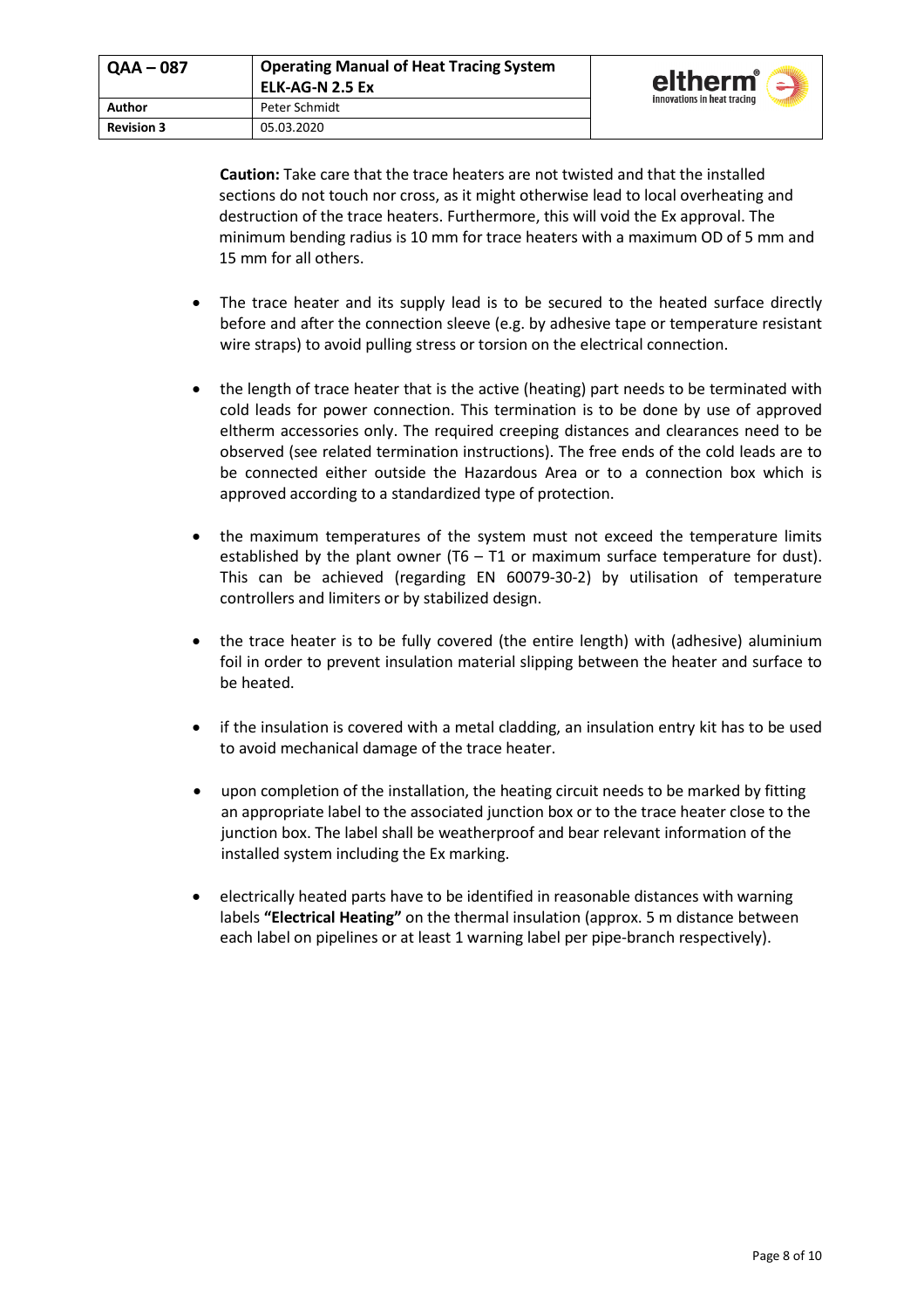

## **5. Testing and Commissioning**

After completion of a heating circuit and prior to the installation of the thermal insulation, the following steps have to be taken:

- a visual check of the trace heater regarding possible mechanical damages and/or incorrect installation.
- insulation resistance test:
- the insulation resistance of each heating circuit is to be measured between each single bus wire and the protective braid or screen. The measured values are to be recorded.
- test voltage: min 500 VDC, preferably 2500 VDC.
- independent of the heating circuit length, the insulation resistance must not be lower than 20 MOhm. In case of a lower insulation resistance, the source of defect has to be determined and eliminated.
- check of the function of the heating circuit (only in conjunction with the required temperature controller and/or limiter to avoid overheating).
- eventual damages must be repaired/replaced immediately. With short heating circuits, the trace heater may be replaced completely. With longer heating circuits, the defect is to be eliminated by cutting out the damaged part and replacing it by a new piece of trace heater according to the termination instructions.
- repeat the tests after the thermal insulation has been applied